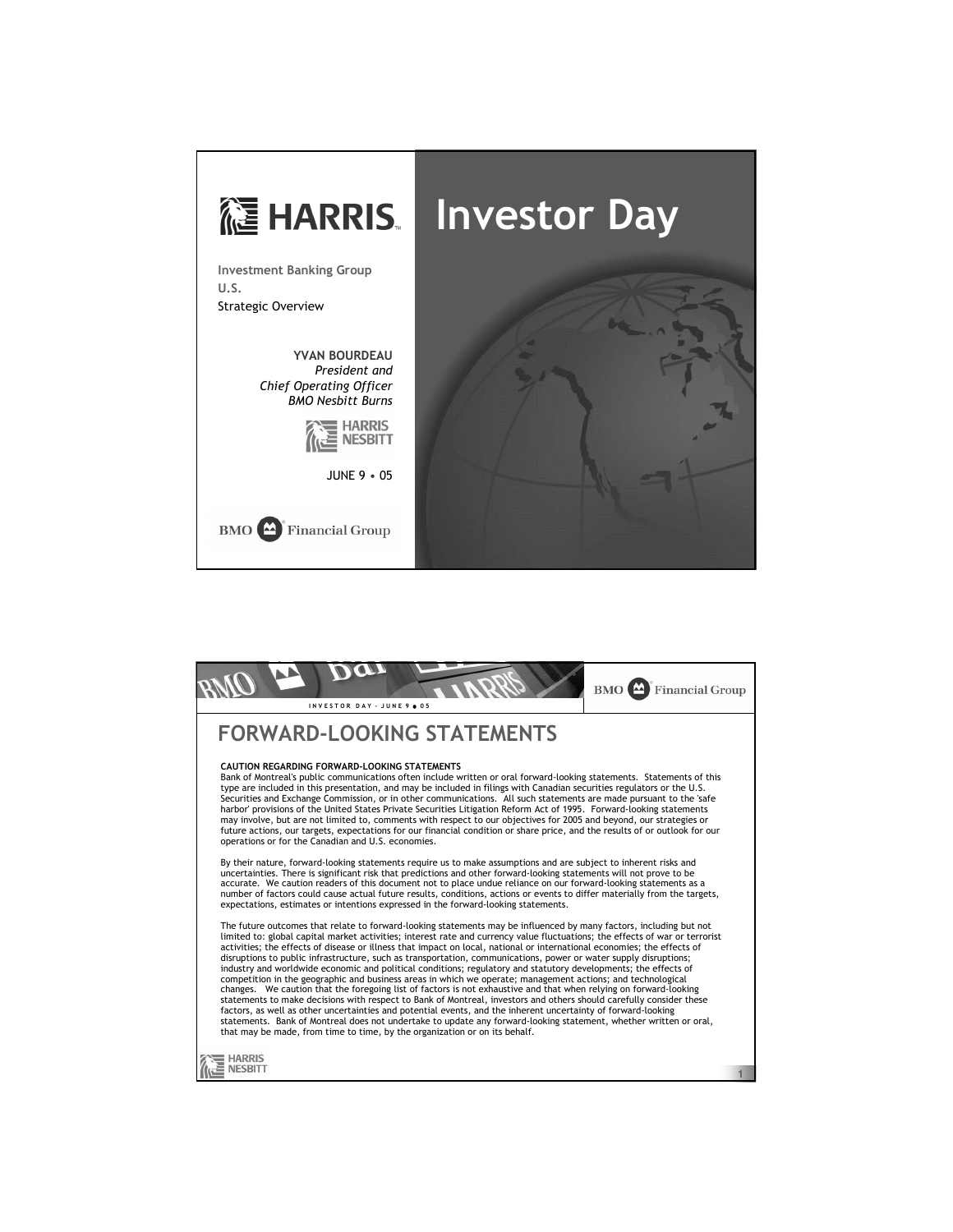

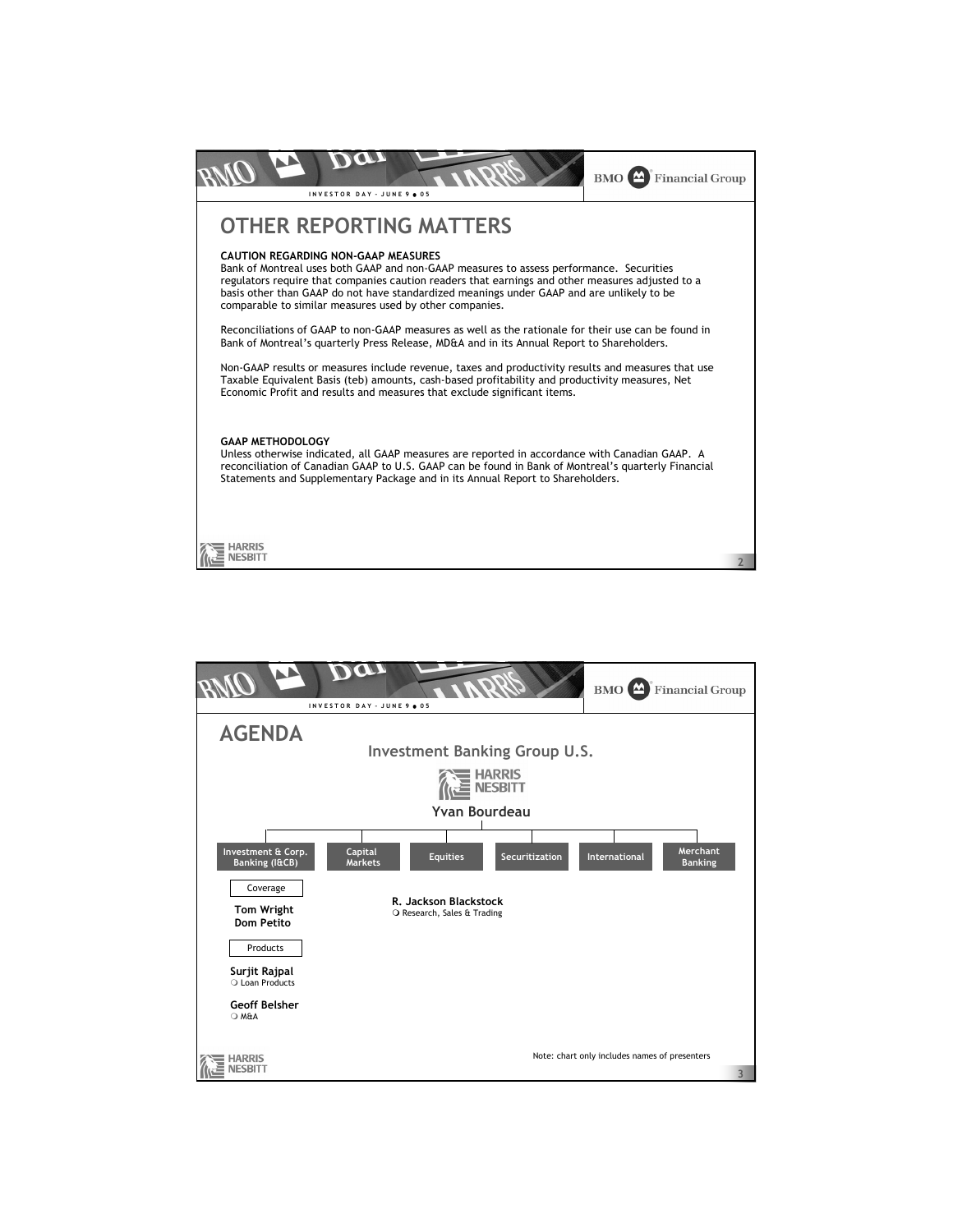

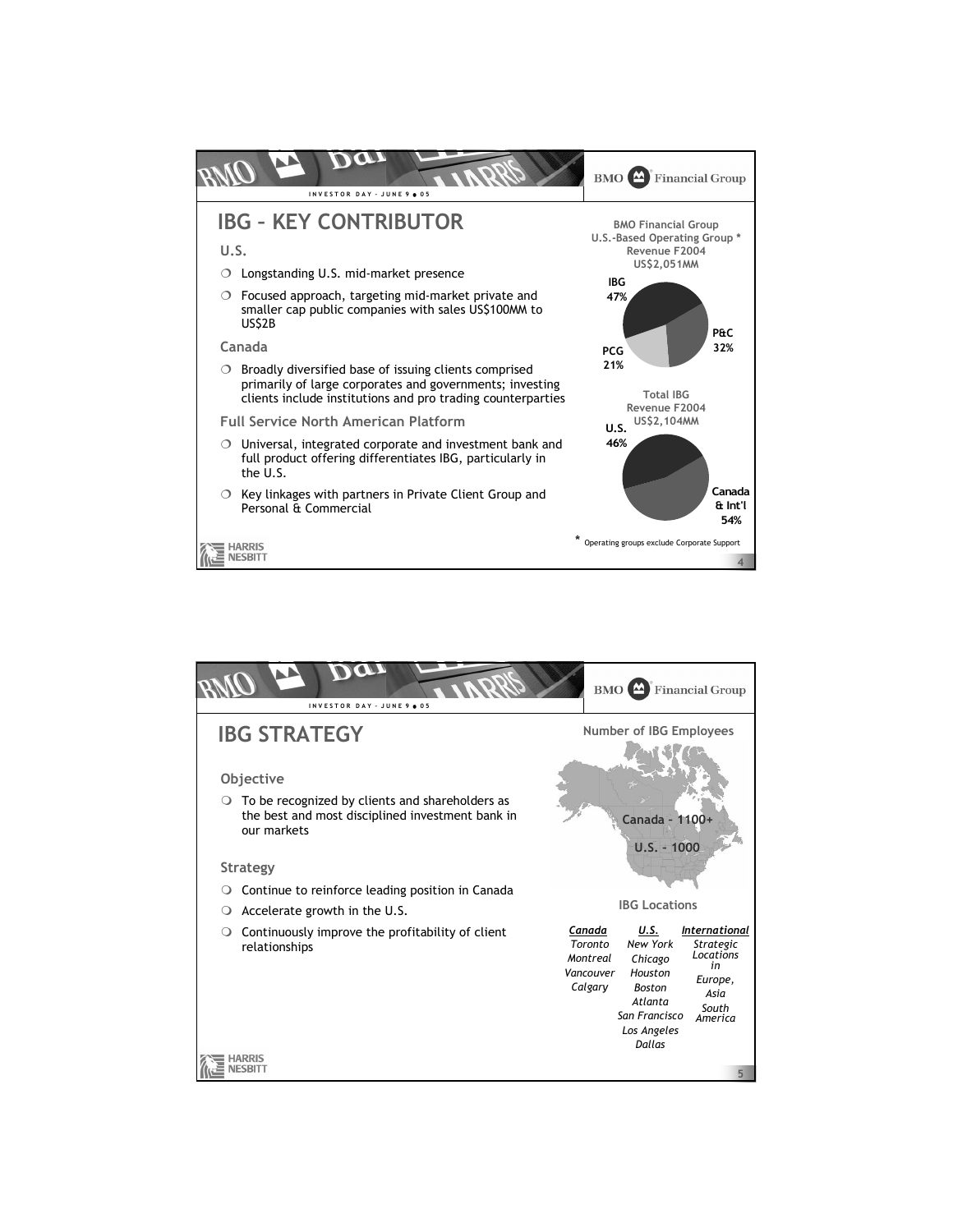

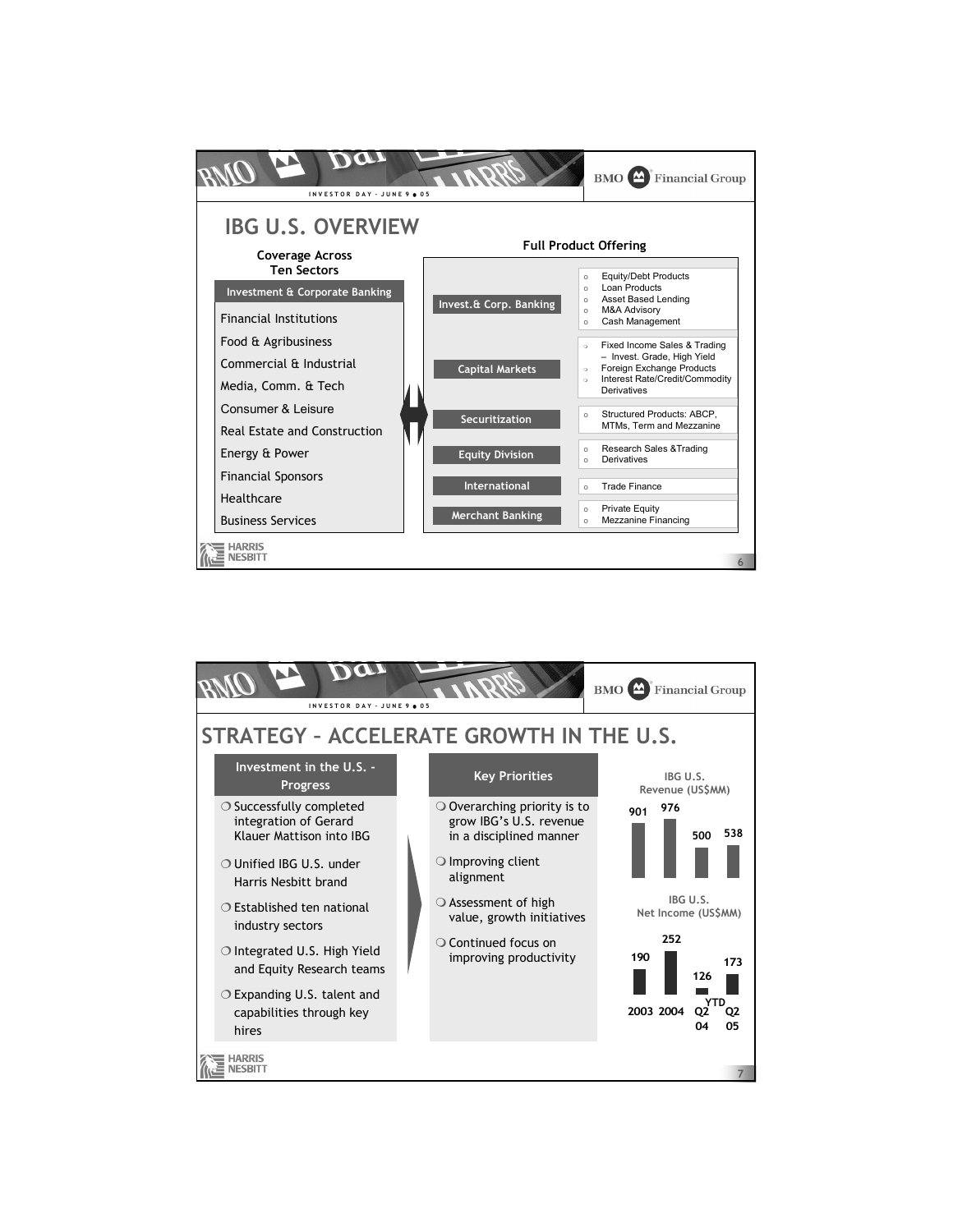

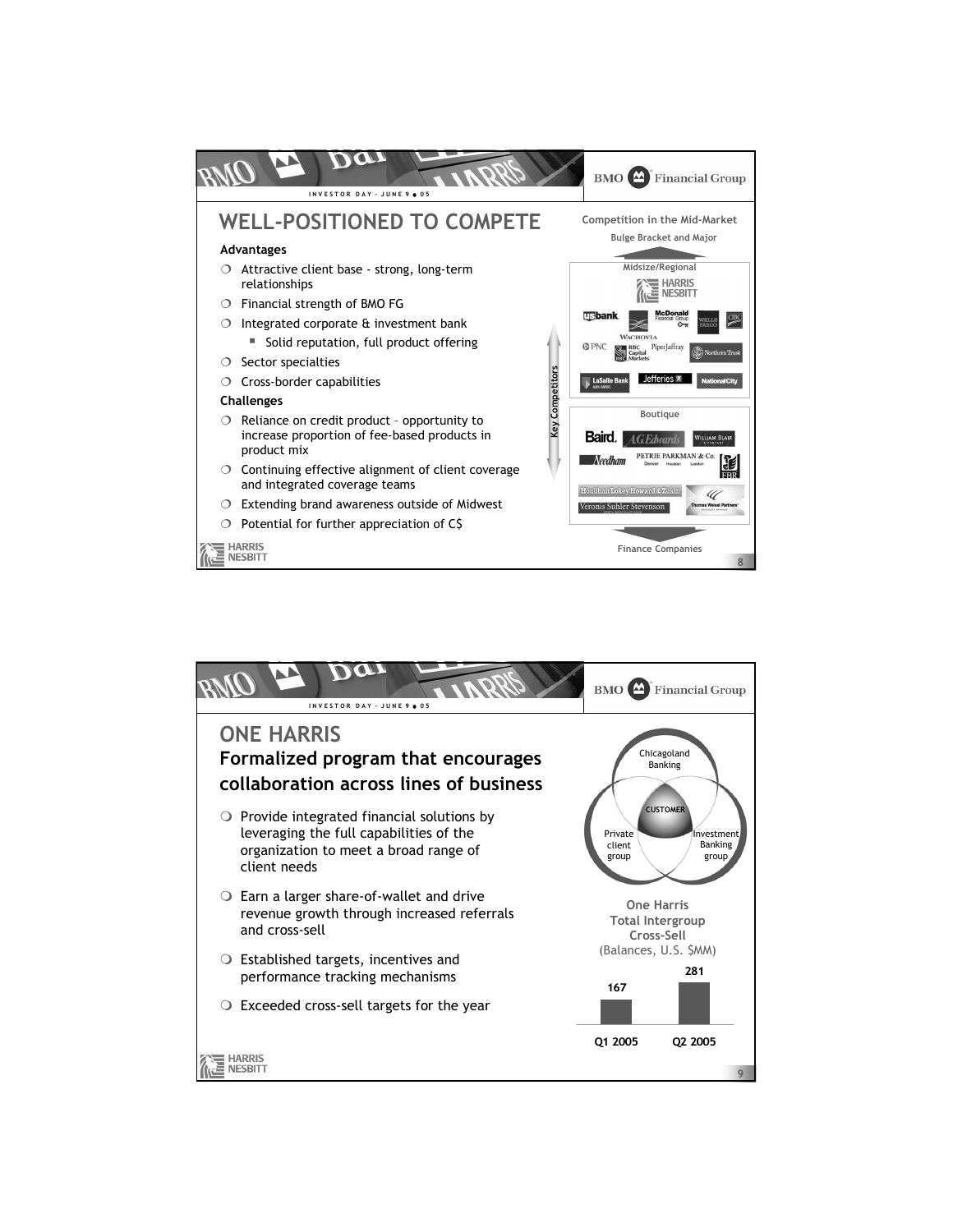

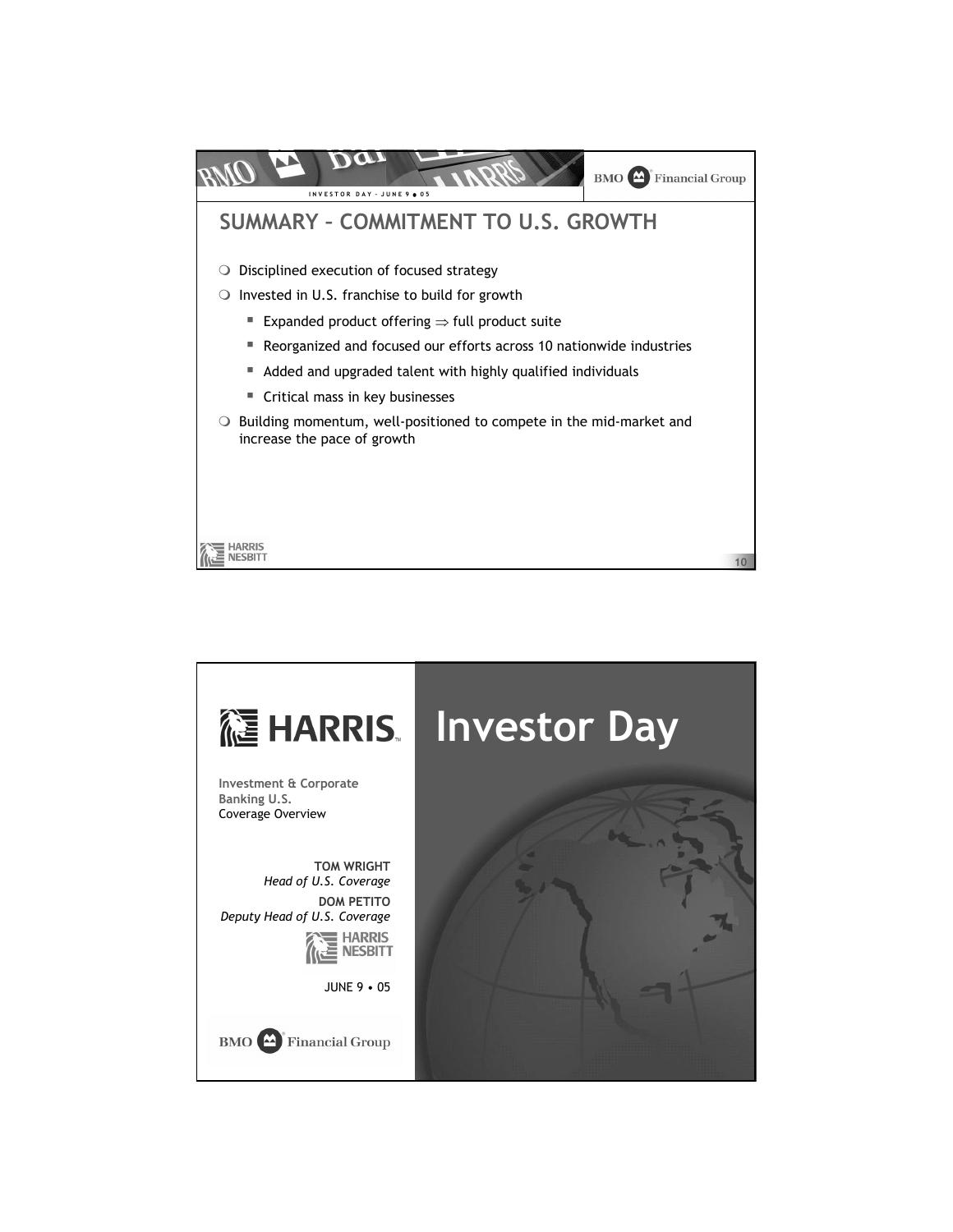

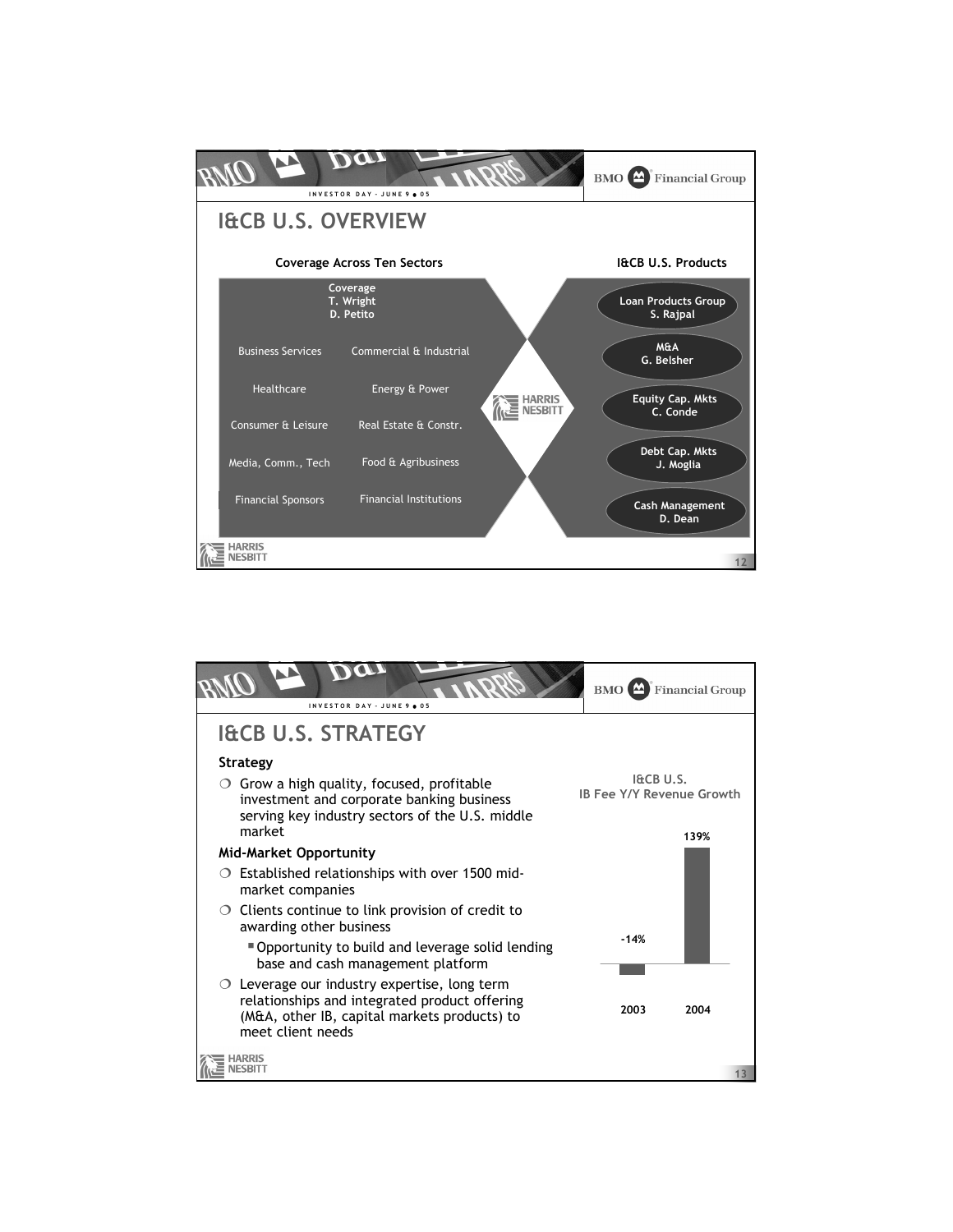

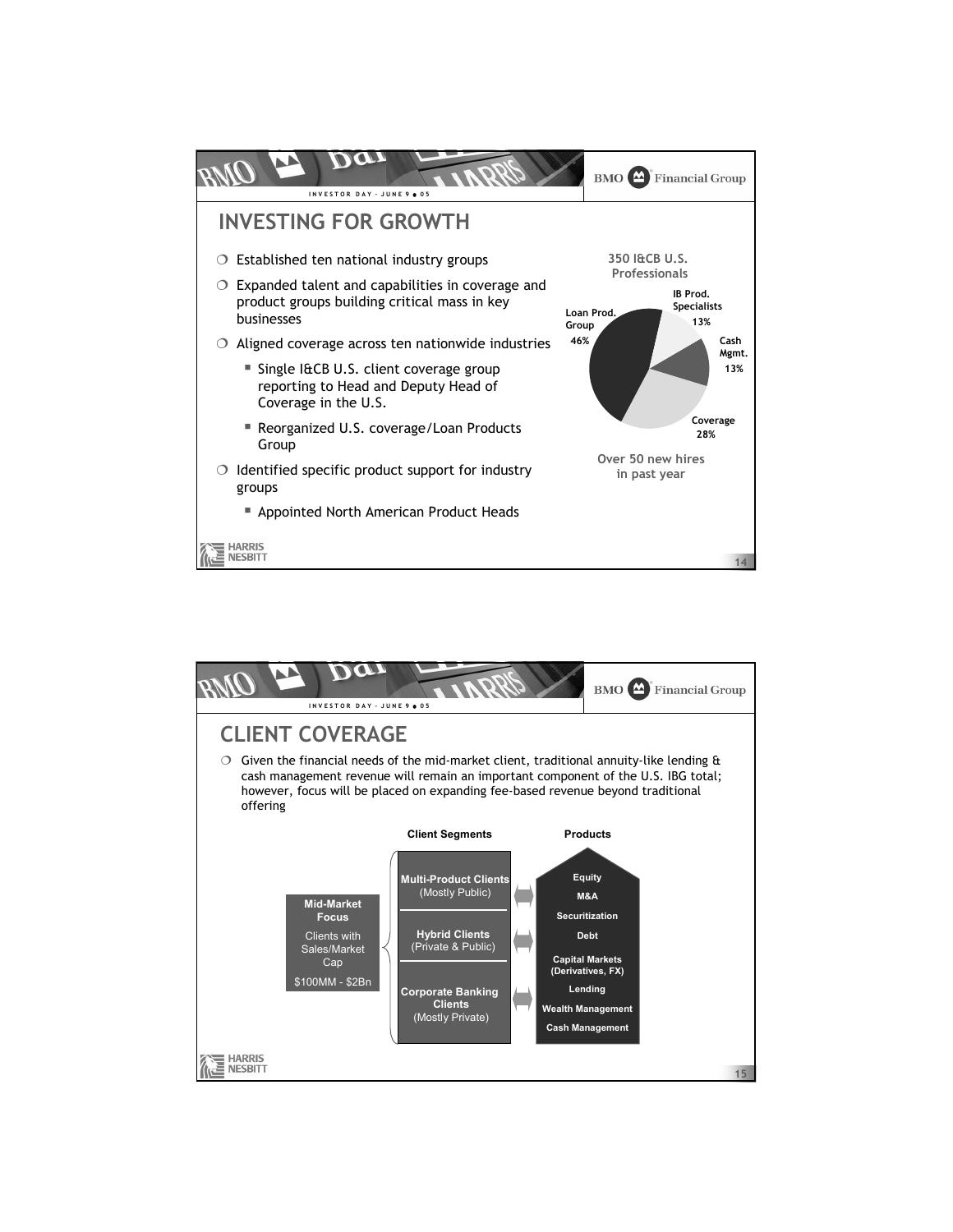

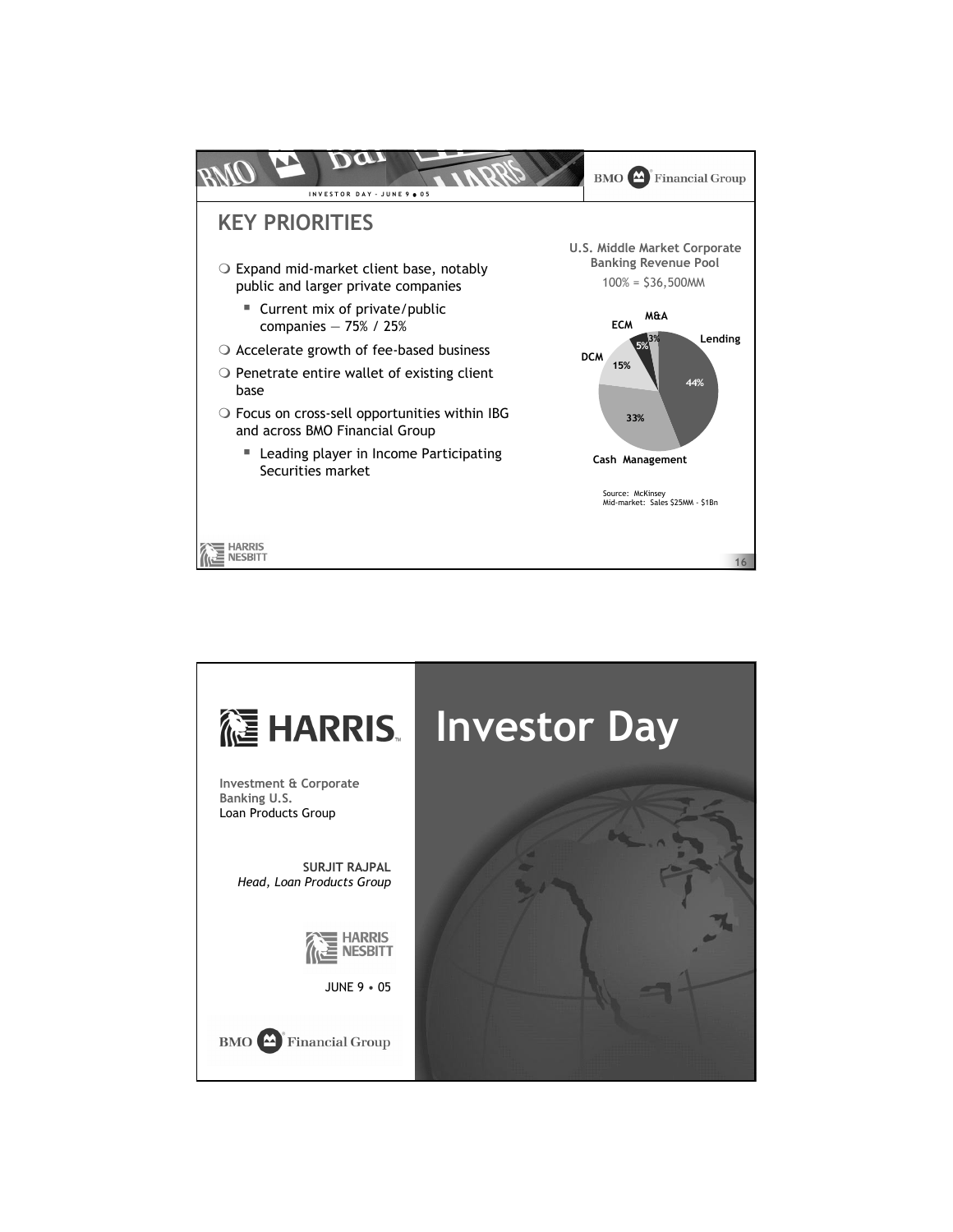

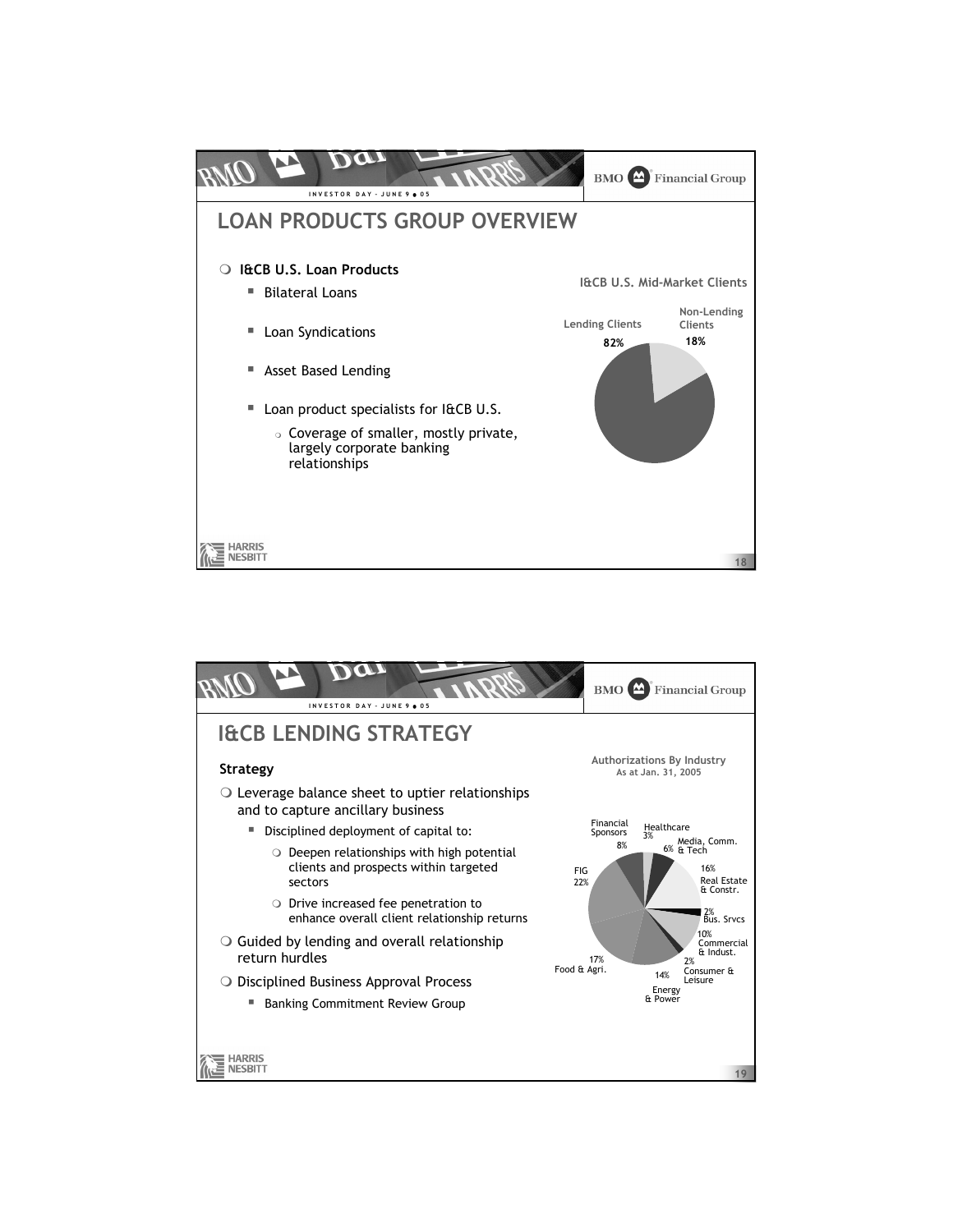

| INVESTOR DAY - JUNE 9 . 05                                                               | <b>BMO</b>                                                                                                                                 |                                                                                                                                   | <b>Financial Group</b>                                                                                                                                |  |
|------------------------------------------------------------------------------------------|--------------------------------------------------------------------------------------------------------------------------------------------|-----------------------------------------------------------------------------------------------------------------------------------|-------------------------------------------------------------------------------------------------------------------------------------------------------|--|
| <b>OUTLOOK</b>                                                                           | ď,<br>FEDERAL<br><b>SIGNAL</b>                                                                                                             |                                                                                                                                   | <b>THIGHLINE</b> MEDIA                                                                                                                                |  |
| Loan market is growing as evidenced<br>$\circ$<br>by the growth in syndicated loans      | \$150 Million<br>Senior Secured Cordit Facility<br>Lead Arranger &<br>Administrative Agent<br>March 2005                                   | \$71 Million<br>Secured Revolving Credit Facilities<br>Lead Arranger &<br>A dministrative Agent<br>December 2004                  | \$25 Million<br>Secured Revolving Cordit Farility<br>Lead Arranger &<br>Administrative Agent<br>February 2005                                         |  |
| $\circ$ Pressure on lending spreads due to<br>fierce competition for lending<br>mandates | 34 비<br>\$30 Million<br>Sealer Secured Coolit Facility<br>Lead Arranger &<br>Administrative Agent<br>December 2004                         | Spraying Systems Co.<br>\$68 Million<br>Senior Secured Credit Facility<br>Lead Amanger &<br>Administrative Agent<br>December 2004 | <b>SERA</b><br><b>KEYSTONE</b><br>\$58.1 Million<br>Secured Revolving<br>Credit Facilities<br>Lead Amanger &<br>Administrative Agent<br>February 2005 |  |
| Increasing investor interest in loan<br>◯<br>asset class                                 | <b>COMMOLESALE GROCERS, INC.</b><br>\$500 Million<br>Senior Secured Revolving Credit<br>Facility<br>Sole Amanger &<br>Administrative Agent | <b>UNCOLN</b><br>\$100 Million<br>Secured Revolving Credit Facility<br>Lead Arranger &<br>Administrative Agent                    | \$750 Million<br>Senior Unsecured Credit Facility<br>Co-Lead Arranger &<br>A dministrative Agent                                                      |  |
| More disciplined approach to building<br>pipeline                                        | December 2004<br><b>IRVING</b><br>\$750 Million<br>Senior Unsecured                                                                        | February 2005<br>Interceramic<br>\$120 Million                                                                                    | December 2004<br>$\Xi$ Samson<br>\$515 Million                                                                                                        |  |
|                                                                                          | Revolving Credit<br>Facility<br>Lead Arranger &<br>A dministrative A gent<br>December 2004                                                 | Senior Credit Facility<br>Lead Arranger &<br>Administrative Agent<br>January 2005                                                 | Sergior Unsequed Caedit Facility<br>Lead Arranger &<br>Administrative Agent<br>December 2004                                                          |  |
| 21                                                                                       |                                                                                                                                            |                                                                                                                                   |                                                                                                                                                       |  |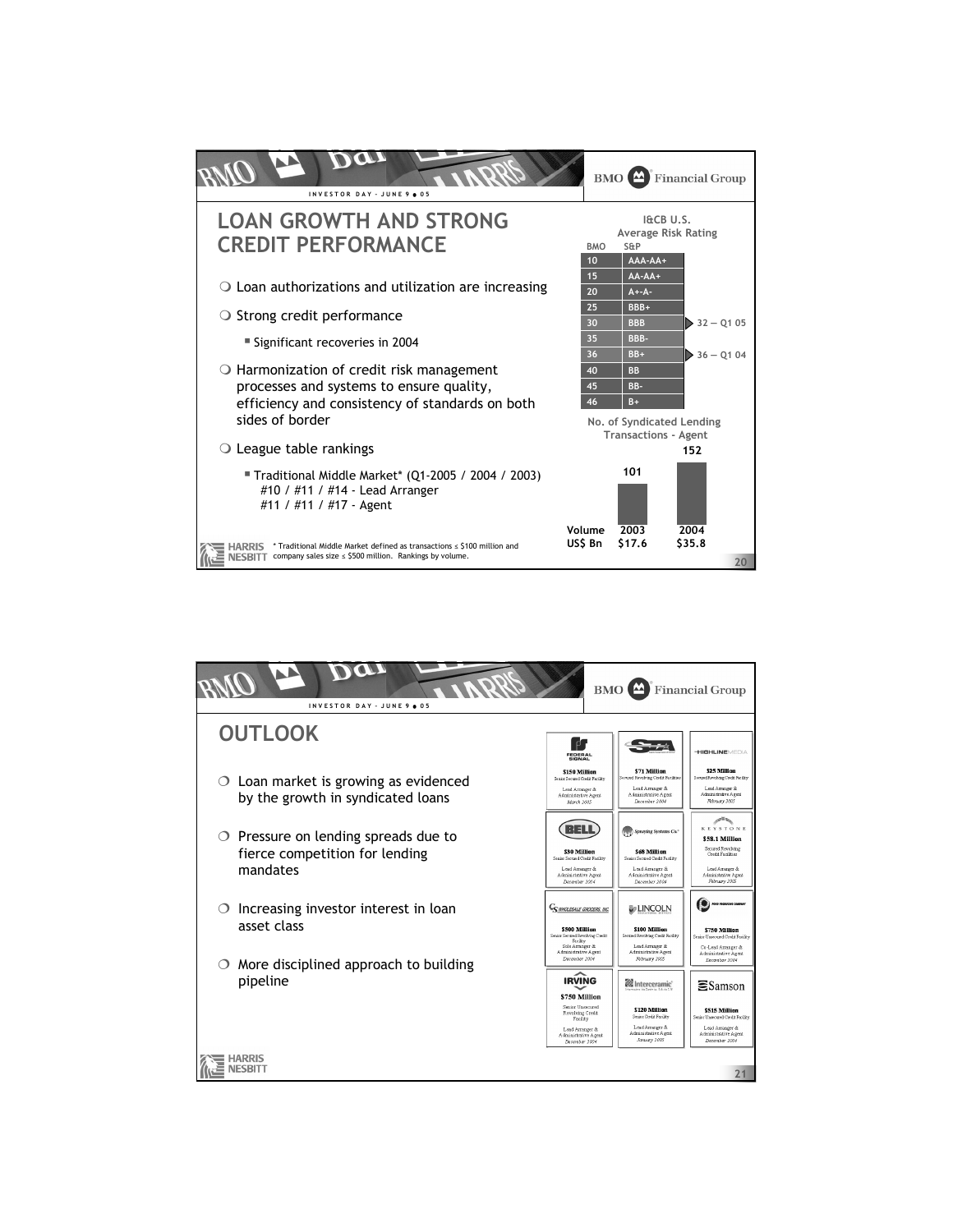

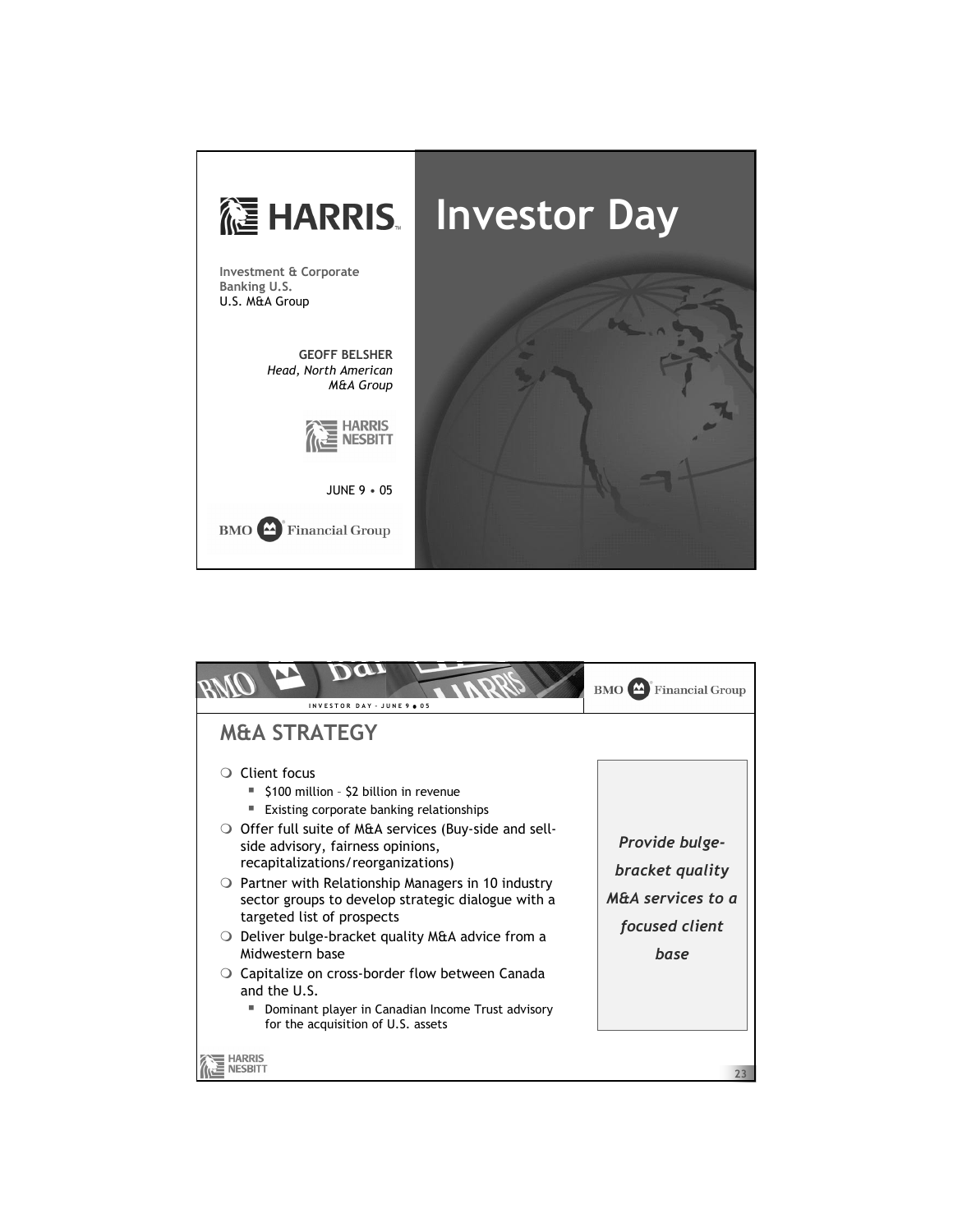

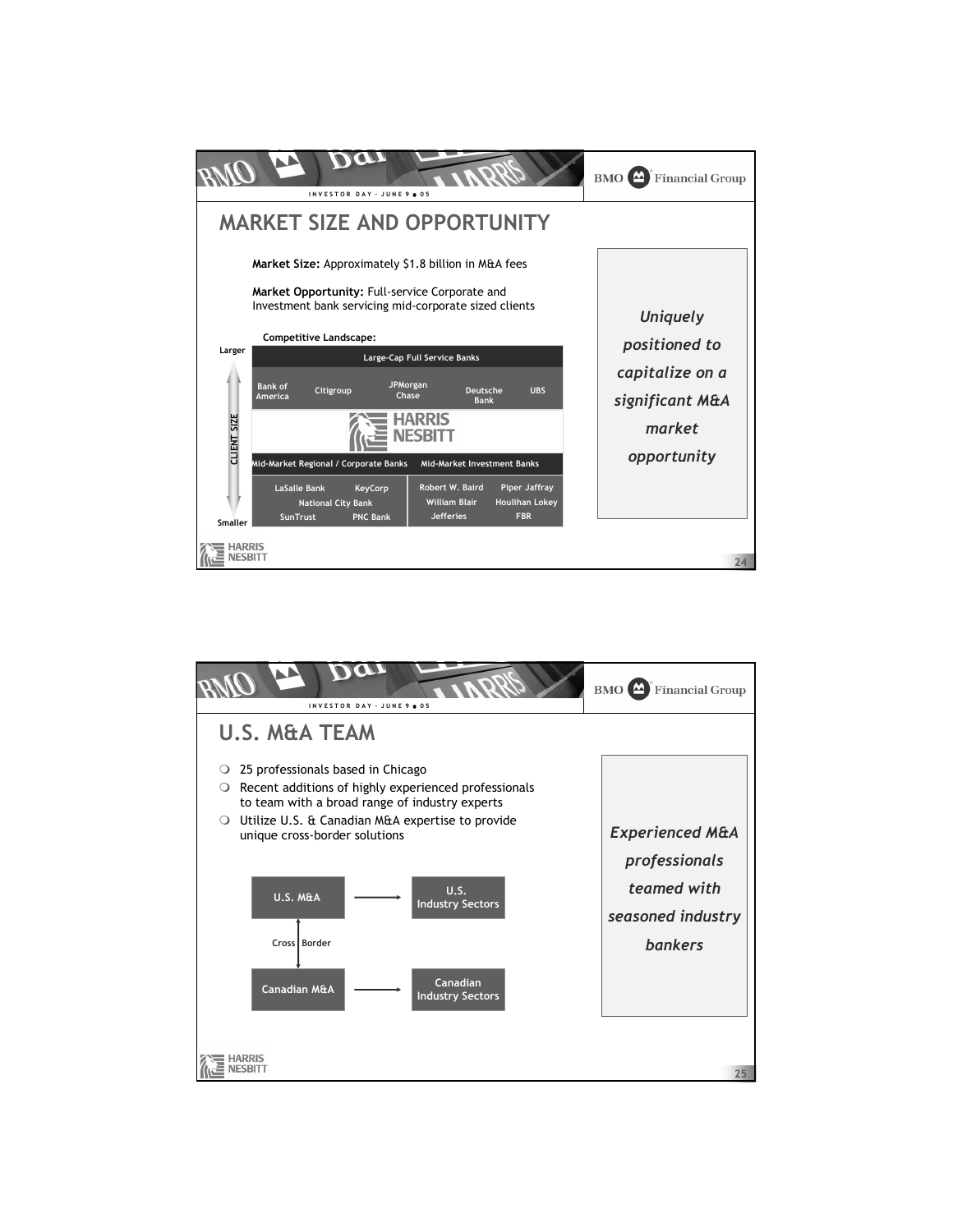|                                                                                                      | INVESTOR DAY - JUNE 9 . 05                                                                                                                                                                                                                                                                                                                                                                                                                                                                                                                                                                                                                                             | $BMO$ $\triangle$<br><b>Financial Group</b>                                         |  |  |
|------------------------------------------------------------------------------------------------------|------------------------------------------------------------------------------------------------------------------------------------------------------------------------------------------------------------------------------------------------------------------------------------------------------------------------------------------------------------------------------------------------------------------------------------------------------------------------------------------------------------------------------------------------------------------------------------------------------------------------------------------------------------------------|-------------------------------------------------------------------------------------|--|--|
|                                                                                                      | <b>M&amp;A TRANSACTIONS</b>                                                                                                                                                                                                                                                                                                                                                                                                                                                                                                                                                                                                                                            |                                                                                     |  |  |
| Pre-Fiscal<br>2005                                                                                   | $\circ$ Primarily lower middle market oriented transactions<br>$\circ$ Completed a small number of transactions with an<br>enterprise value greater than \$100 million in period<br>leading up to Fiscal 2005                                                                                                                                                                                                                                                                                                                                                                                                                                                          |                                                                                     |  |  |
| Fiscal 2005                                                                                          | $\circ$ YTD completed/announced 7 transactions with an<br>enterprise value greater than \$100 million<br>$\circ$ Expanding M&A client base - representing public<br>companies, sponsor-backed portfolio companies, as<br>well as, privately held companies<br>$\circ$ Approximately 15 active engagements in excess of \$100<br>million across all industry sectors<br>$\circ$ YTD representative transactions:                                                                                                                                                                                                                                                        | <b>Refocused M&amp;A</b><br>effort has led to<br>strong<br>momentum and<br>pipeline |  |  |
| GRC<br>centraling Sharaholder<br>Lane Industries, Inc.<br>in mereor with<br>ACCO Wedd Corp<br>Preder | HAIRCLUB<br>PROFESSIONAL CARRER<br>TO DEVELOPMENT INSTITUTE<br>sturmfoods<br>WESTCOM<br><b>O</b> PQ Corporation<br>\$914 Million<br>\$210 Million<br>a portfolio company of<br>Sterling Capital Partners<br>a portfolio company of<br>Mason Wells<br>Adviser on Sala to<br>Advisor on acquisition by<br>Advisor on sale to<br>Adviser on sale to<br>Advisor en sale to<br>Advisor on sale to<br><b>BELCHARTH</b><br>One Equity Partners and<br>JPMorgan Partners, LLC<br>TRD<br><b>Revis Corp.</b><br>Mass Tate & Europe<br><b>Income Fund</b><br><b>BofA Equity Capital</b><br>Pendin<br><b>January 200</b><br>December 200<br>December 200<br>December 20<br>Pending |                                                                                     |  |  |
|                                                                                                      |                                                                                                                                                                                                                                                                                                                                                                                                                                                                                                                                                                                                                                                                        | 26                                                                                  |  |  |

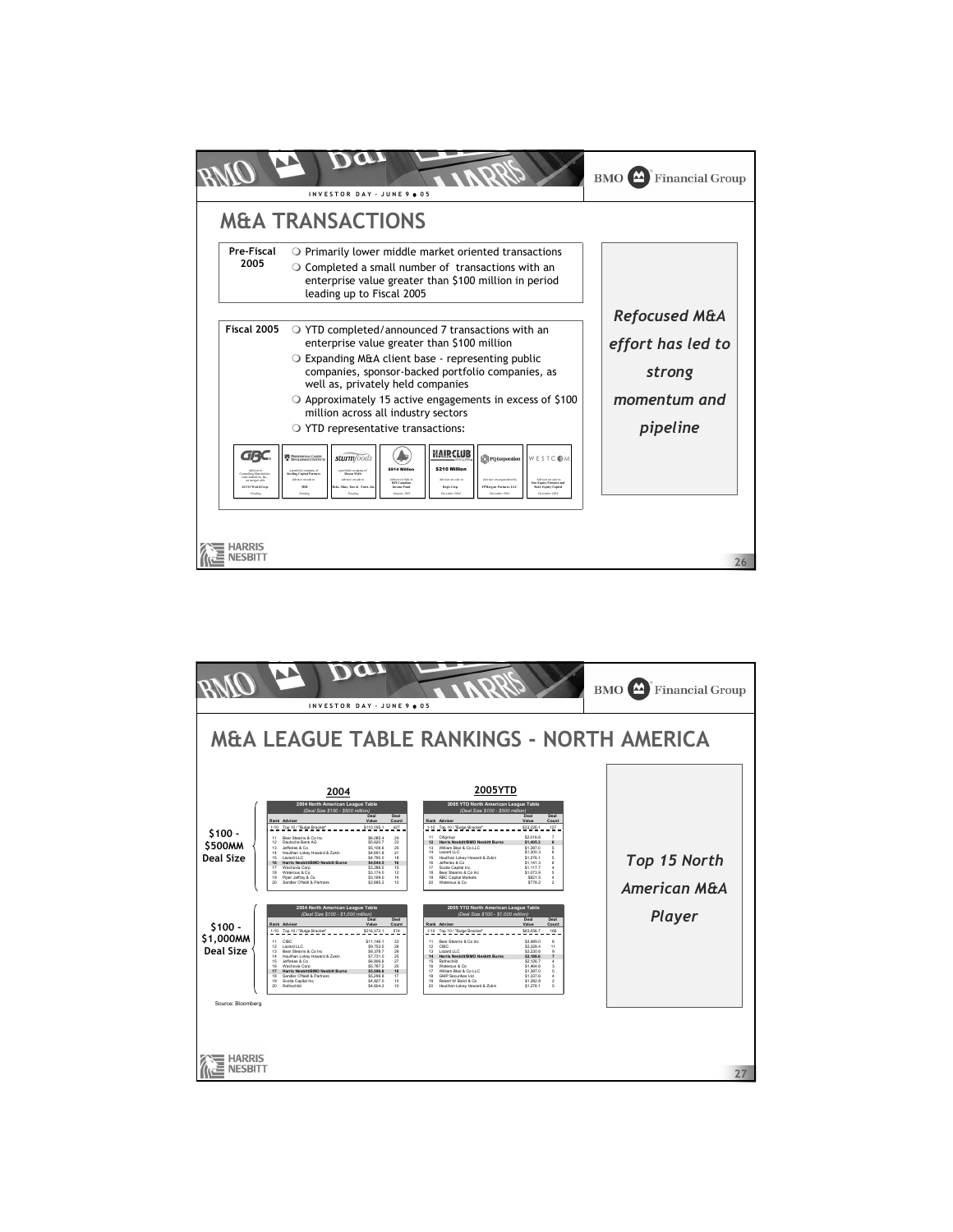

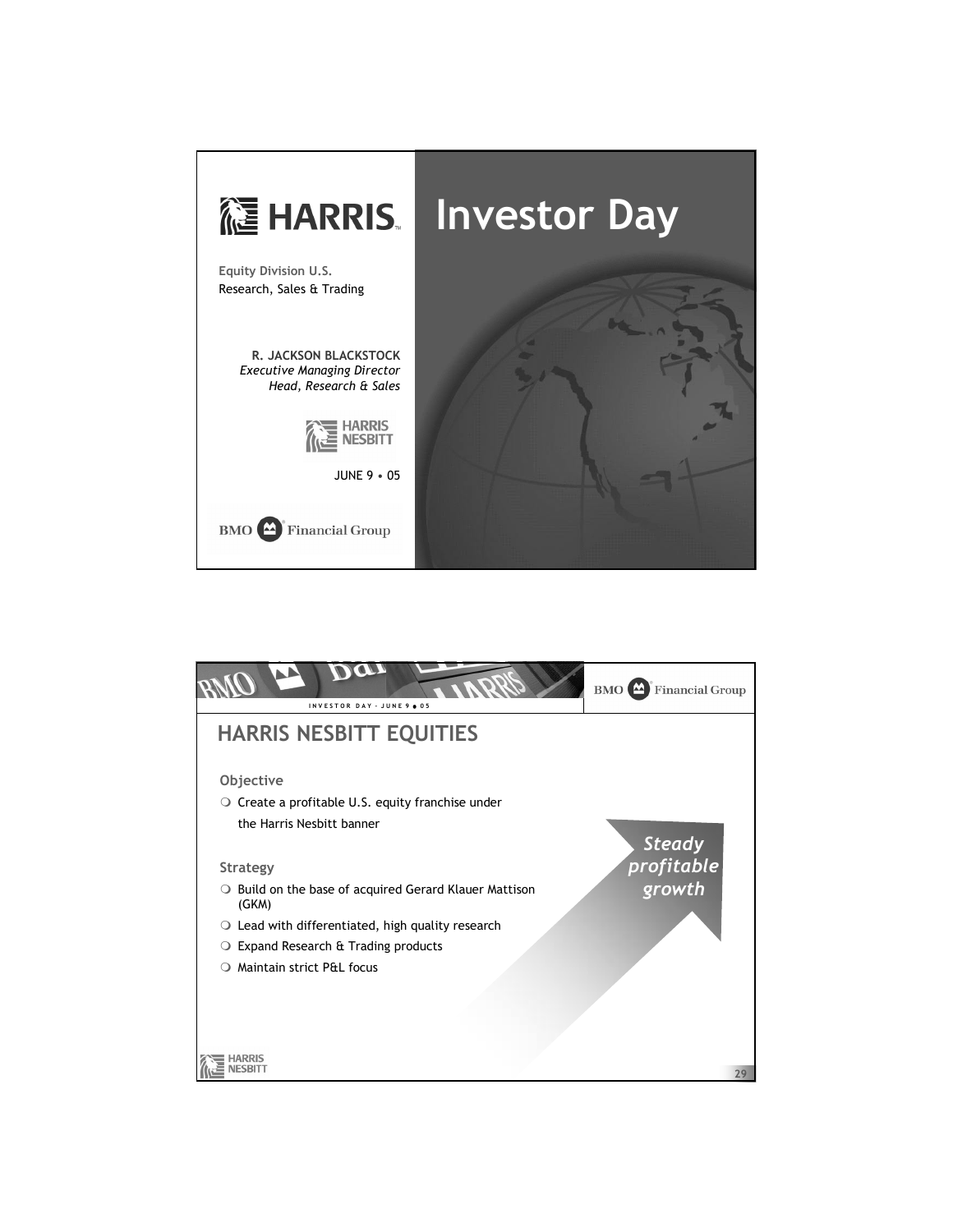

|                                                                                                       |                               | INVESTOR DAY - JUNE 9 . 05        |                                                | <b>BMO</b> Financial Group |  |
|-------------------------------------------------------------------------------------------------------|-------------------------------|-----------------------------------|------------------------------------------------|----------------------------|--|
| <b>HARRIS NESBITT RESEARCH</b><br><b>Restructured &amp; Enlarged</b><br><b>S&amp;P Sub Industries</b> |                               |                                   | <b>S&amp;P Categories</b><br>Sectors<br>8<br>5 |                            |  |
|                                                                                                       | Feb 2003                      | Current                           | <b>Current (New Coverage)</b>                  |                            |  |
|                                                                                                       | Aerospace & Defense           | :---------                        | <b>Agricultural Products</b>                   |                            |  |
|                                                                                                       | <b>Apparel Retail</b>         | <b>Apparel Retail</b>             | <b>Application Software</b>                    | Groups                     |  |
|                                                                                                       | Biotechnology                 | Biotechnology                     | <b>Diversified Financials</b>                  | 14<br>10                   |  |
|                                                                                                       | Casino & Gaming               | Casino & Gaming                   | E&P                                            |                            |  |
|                                                                                                       | Communication Equip.          | <b>Communication Equip.</b>       | <b>Gas Transport</b>                           |                            |  |
|                                                                                                       | Education                     | <b>Education</b>                  | <b>Gas Utilities</b>                           |                            |  |
|                                                                                                       | <b>Flectric Utilities</b>     | <b>Flectric Utilities</b>         | <b>Packaged Foods</b>                          | Industries                 |  |
|                                                                                                       | <b>Electronic Retail</b>      | <b>Electronic Retail</b>          | <b>Pharmaceuticals</b>                         | 17<br>11                   |  |
|                                                                                                       | <b>Employment Services</b>    | <b>Employment Services</b>        | <b>Regional Banking</b>                        |                            |  |
|                                                                                                       | <b>Entertainment</b>          | Entertainment                     | <b>System Software</b>                         |                            |  |
|                                                                                                       | <b>Entertainment Software</b> | <b>Entertainment Software</b>     |                                                |                            |  |
|                                                                                                       | <b>Healthcare Facilities</b>  | <b>Healthcare Facilities</b>      |                                                | Sub Industries             |  |
|                                                                                                       | <b>Healthcare Services</b>    | <b>Healthcare Services</b>        |                                                | 24                         |  |
|                                                                                                       | Semiconductors                | Semiconductors                    |                                                | 16                         |  |
|                                                                                                       | <b>Specialty Stores</b>       | <b>Specialty Stores</b>           |                                                |                            |  |
|                                                                                                       | Restaurant                    | <b>Contract Contract District</b> |                                                |                            |  |
|                                                                                                       | Feb '03 Current<br>31         |                                   |                                                |                            |  |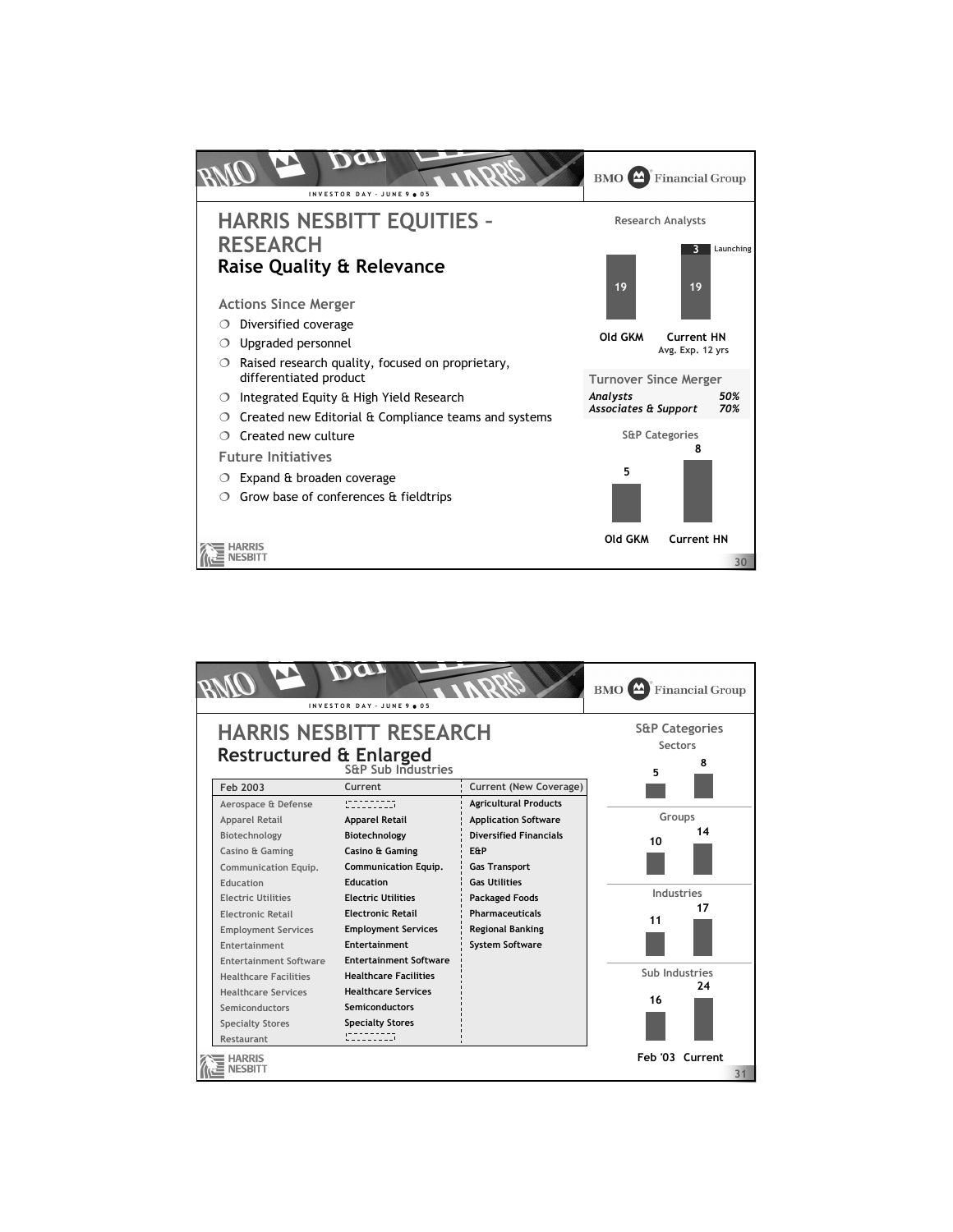

| INVESTOR DAY - JUNE 9 . 05                                                                                       | Financial Group<br>$BMO$ <sup><math>\triangle</math></sup>                                                    |
|------------------------------------------------------------------------------------------------------------------|---------------------------------------------------------------------------------------------------------------|
| <b>HARRIS NESBITT EQUITIES -</b><br><b>TRADING &amp; SALES TRADING</b><br><b>Proactive Approach From Passive</b> | <b>Current Equity Sales Traders</b><br><b>New York City</b><br>10<br><b>Boston</b><br>3<br>San Francisco<br>3 |
| <b>Actions Since Merger</b>                                                                                      | Average Experience - 19.8 Years                                                                               |
| Installed new order management system<br>Realigned coverage<br>Increased capital on desk                         | Turnover Since Merger - 50%                                                                                   |
| Upgraded personnel<br>Created trading focus list                                                                 | <b>Current Equity Traders</b>                                                                                 |
| <b>Future Initiatives</b>                                                                                        | Listed<br>З<br><b>OTC</b><br>5                                                                                |
| Rollout CRM                                                                                                      |                                                                                                               |
| Expand product capabilities, such as structured<br>derivatives                                                   | Average Experience - 15.0 Years                                                                               |
| Increase brand awareness                                                                                         |                                                                                                               |
|                                                                                                                  | 33                                                                                                            |